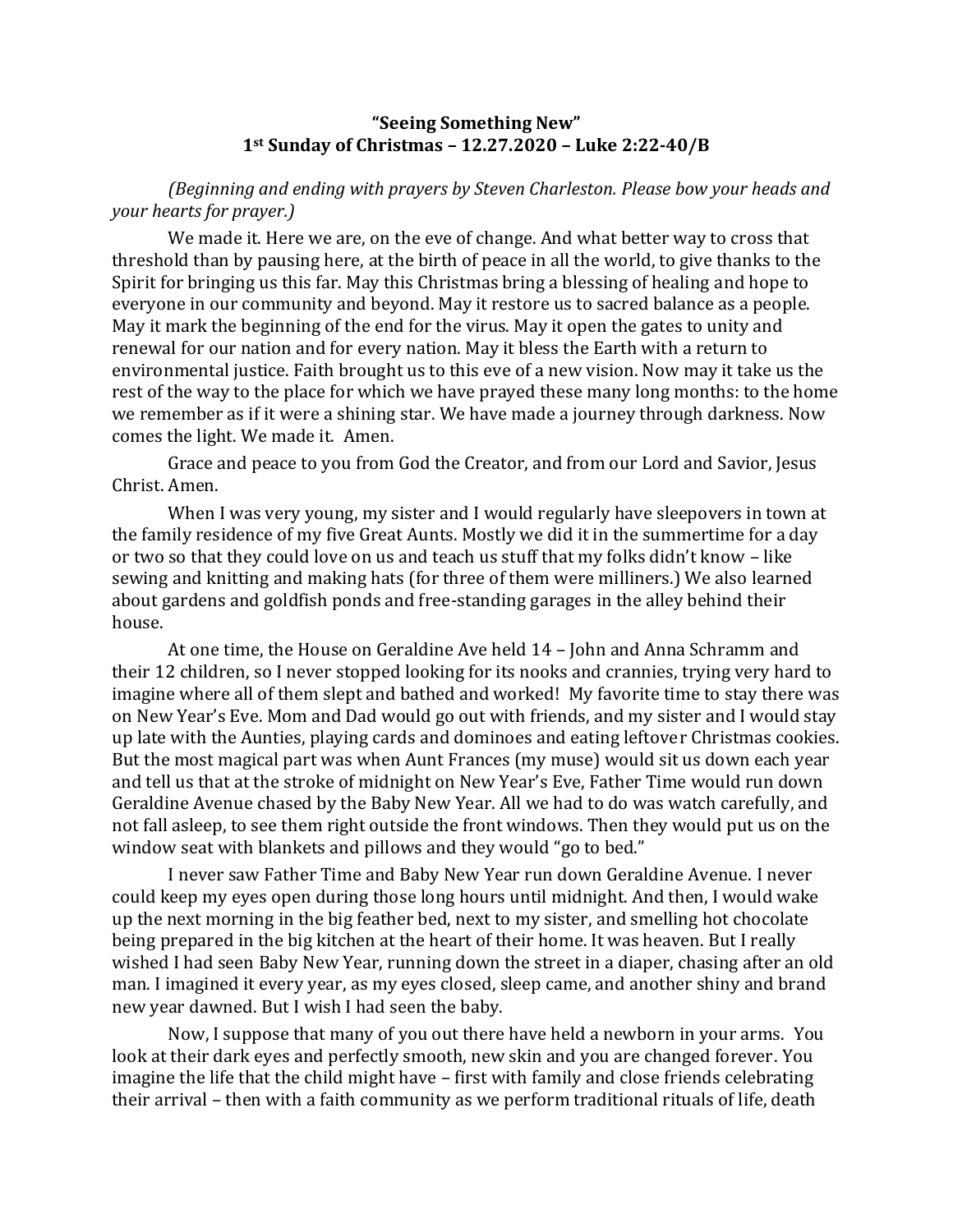and resurrection to new life through the waters of baptism. It is a time of endless possibility – a time when the dangers of birthing are no longer feared - and the breathless anticipation of entering into a community of love and protection are experienced. And, there's something about a newborn baby that makes everything around it all brand new.

Thus it was for Mary and Joseph. According to Luke's Gospel, once the angel-sent shepherds had come to see what was happening, they returned to their fields overwhelmed by what they had just witnessed and praised God for the miracle of birth. Mary treasured the words they had spoken, and pondered them in her heart.

Eight days later, her baby was circumcised and named Jesus, and 33 days after his birth in Bethlehem, Mary and Joseph began their trip home to Nazareth, stopping in Jerusalem at the Temple to present Jesus and Mary for the rite of purification from their life- blood experiences. By doing this, they were declared "clean" and acceptable to the community. They fulfilled the rule of law written in Leviticus 12 and brought a small sacrifice of two birds because they could not afford a lamb. But indeed, their firstborn was the lamb, being brought to God as an offering – their first fruits. The first born son, now designated as holy (set apart) for the Lord.

And there, in the Temple were two of the elders of Israel, who were faithful servants of their people in God's house, and filled with God's Spirit. Both of them laid eyes on Jesus and just knew that he was The One. *Simeon's Song* is one of the most beautiful praise songs we have in scripture: *"Lord, let your servant depart in peace according to your word, for my eyes have seen your salvation which you have prepared in the presence of all peoples, a light to enlighten the Gentiles, and for glory to your people, Israel."* 

Anna, too, knew immediately who Jesus was, and also spoke about him as being the One who would redeem Israel, and praised God for his presence in her sight. After Jesus had been blessed by these ancient ones of Israel, they all received Simeon's blessing and began to make their way home to Nazareth. You can imagine, I'm sure, the quiet conversation they must have had as they walked north to the Galilee. Who was this child? What would he become? Why would God come like this and how in the world can we be faithful to this awesome task? (Not unlike the whispers of new parents anywhere, anytime in human history.) There's just some-thing about a baby that makes everything around them brand new.

Something Brand New. Have you ever heard that old children's story about the King who was very bored? He had waited his whole life for something to interest him, to fill him with purpose and joy. One day he sent out a decree to his entire kingdom, offering a prize to anyone who could provide him something to distract him from his pitiful life. "I want to see something that no one has ever seen before! And whoever can bring me such a wondrous object, I will give them up to half of my kingdom." Well, everyone brought stuff to the palace. It was fun for a while, but even the anticipation became tedious. The waiting just bored him more. He was so sad that he thought he'd never be happy again.

Until one day, a small boy from the far side of the kingdom entered the back of the hall with a burlap sack. He walked straight forward until he stood right in front of the King. He didn't seem scared, he actually looked pretty confident that he would be able to solve the King's dilemma. From out of the bag he drew an egg, and set it on a pillow that was at the King's feet. The King raised his eyebrow and was about to object – he had seen eggs